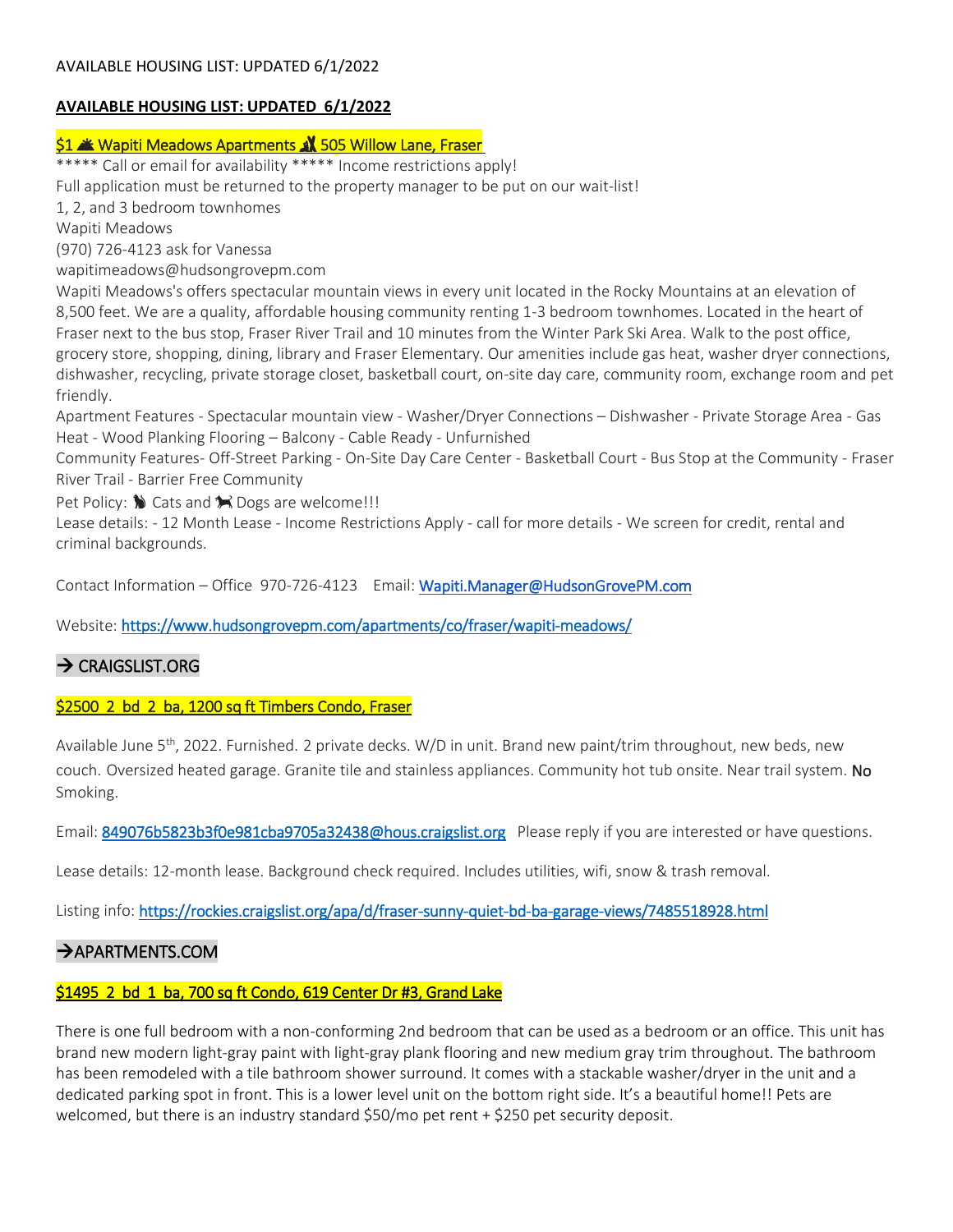Contact 720-513-0808 Please arrange a "self-showing" (lockbox code will be provided to you via text at your chosen time) by following the instructions in this ad or simply go to **www.nicestproperties.com** under "Available Rentals" and click on "Schedule a Showing" and follow instructions.

Lease details: All tenants over 18 must fill out a rental application. Advertised rent plus \$85 common utilities (water/sewer) and \$15 admin/technology/support fee. Tenant must put the Mountain Parks Electric service in their own name.

Listing info: [https://www.apartments.com/2bd-1bth-condo-for-rent-in-grand-lake-w-p-grand-lake-co-unit-condo-](https://www.apartments.com/2bd-1bth-condo-for-rent-in-grand-lake-w-p-grand-lake-co-unit-condo-3/6qdcrhv/)[3/6qdcrhv/](https://www.apartments.com/2bd-1bth-condo-for-rent-in-grand-lake-w-p-grand-lake-co-unit-condo-3/6qdcrhv/) 

## \$1775 Studio 1 ba, 405 sq ft, 62927 US Hwy 40, Granby

Fully furnished or furniture can be removed if you want to bring your own! New Appliances not yet pictured! Property has pool, hot tub, game room, exercise/gym and close to Winter Park. No Pets.

Contact Flipping Flanagans LLC 402-509-6464

Lease details: Rent includes all utilities.

Listing info:<https://www.apartments.com/62927-us-40-granby-co/bmy0269/>

#### \$1800 2 bd 1.5 ba, 837 sq ft, 110 Tall Pine Circle, Grand Lake

Fully furnished. Upgraded condominium - like new inside. New pine wood doors and trim including closet doors. Heat and Glo® gas fireplace.

Contact Stephanie Shannon, 303-809-4053

Lease details: \$1800 Deposit.

Listing info: https://www.apartments.com/110-tall-pine-cir-grand-lake-co/9jxysx6/

#### \$1195 1 bd 1 ba, 700 sq ft, 619 Center Dr #1, Grand Lake

Newly remodeled condo has brand new modern light-gray paint with light-gray plank flooring and new medium gray trim throughout. The bathroom has been remodeled with new tile bathroom shower surround. It comes with a stackable W/D in the unit and a dedicated parking spot in front. This is a lower level unit on the bottom left side, It's a beautiful home!! Pets are welcomed, but there is an industry standard \$50/month pet rent + \$250 pet security deposit.

Call Nicest Properties, 720-513-0808 Please arrange a "self-showing" (lockbox # will be provided to you via text at your chosen time) by following the instructions in this ad or simply go to www.nicestproperties.com under "Available Rentals" and click on "Schedule a Showing" and follow instructions. If you are interested in renting this property, then click the "Apply" button to fill out a rental application on our website (all tenants over 18 must fill out a rental application). After receiving your rental application(s), we will contact you the next business day to define next steps.

Lease details: Advertised rent plus \$85 common utilities (water/sewer) and \$15 admin/technology/support fee. Tenant must put the Mountain Parks Electric service in their own name.

Listing info:<https://www.apartments.com/619-center-dr-grand-lake-co-unit-1/zd1d4fz/>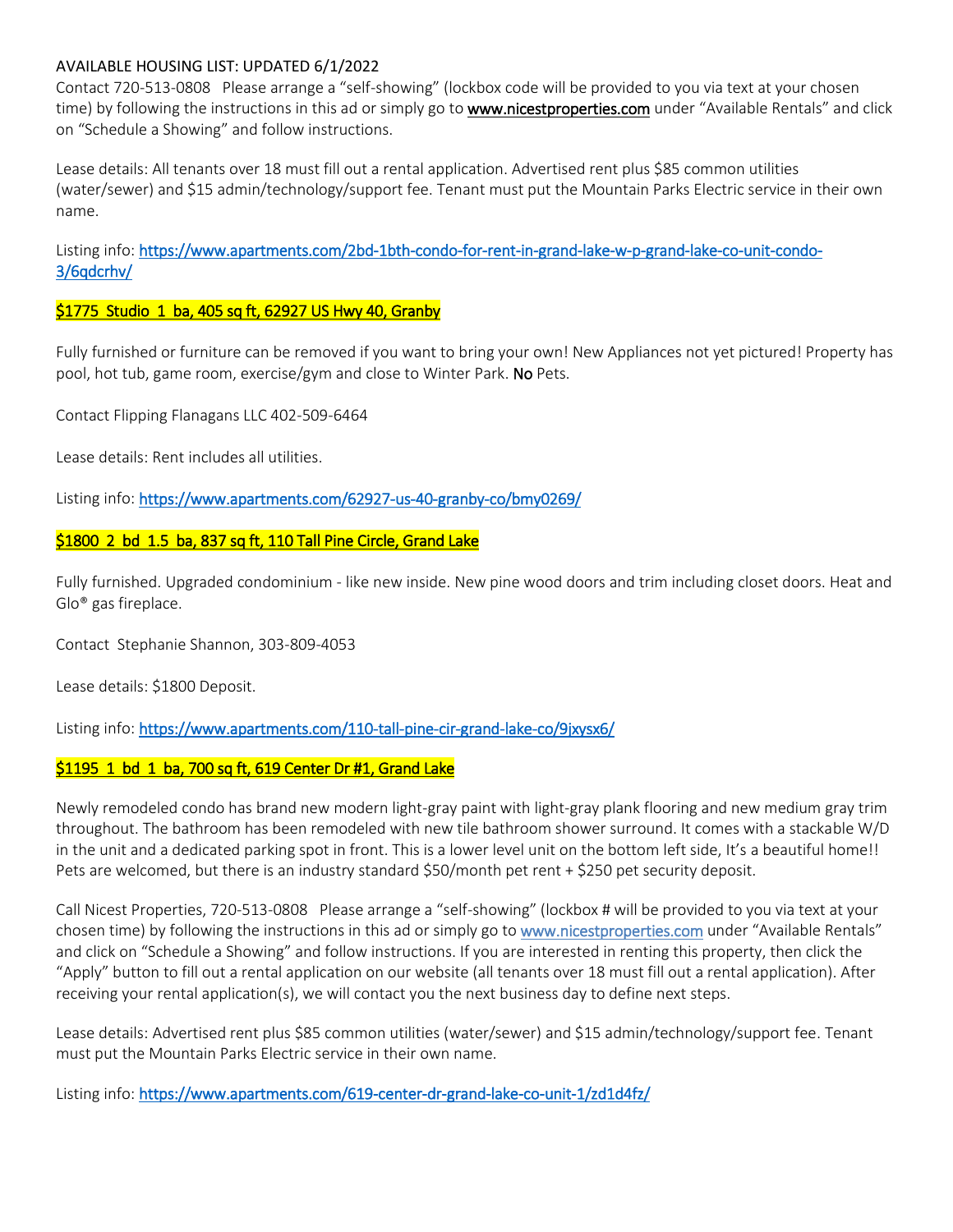#### \$1490 3 bd 1 ba 750 sq ft, 325 Vine St, Grand Lake

Furnished. There are lots of trees and a peaceful setting here, yet only a few feet from the boardwalk that brings you to restaurants, groceries, performing arts, and shops. The units are also furnished. With these conveniences, no need to worry about putting utilities in your name, moving furniture, etc. It doesn't get easier or more convenient than this. No Pets.

Call 720-410-8005

Lease details: \$1490 Deposit. Utilities are included, even the fast wifi!

Listing info: https://www.apartments.com/325-vine-street-grand-lake-co/s4e1wx6/

#### \$2200-\$7500, Studio – 3 bd 1-2 ba, 500-1375 sq ft, CHILL. 422 Iron Horse Way, Winter Park

Call 520-357-1738 or 520-357-4752 or 855-730-9866 for availability and move in information. Studio and 2 bedroom / 2 bath units potentially available in Spring/Summer depending on whether the current residents renew. No Smoking. Please check back occasionally as availability may change.

Lease details: Six to twelve mo lease term. Lease rates are for illustrative purposes only and will vary by unit, type, size, location and other criteria. Final rental terms to be established at time of lease. Resident pays utilities, deposits and fees as provided for in the lease in addition to the monthly rent. \$25.00 application fee. Dogs, Cats OK with one-time \$250 fee.

Listing info:<https://www.apartments.com/chill-winter-park-co/tn037tc/>

#### →REALTOR.COM LISTINGS CROSS-POSTED ON ANOTHER WEBSITE OR NONE NEW

#### \$4000 3 bd 3 ba, 1750 sq ft, 447 GCR 836 Unit B, Fraser

Fully furnished. Comfortably sleeps 8. This is a quiet neighborhood with mostly full time residents and second homes. There are social walking trails scattered throughout, including one directly across from location's driveway. Wildlife are commonly seen on the property. Bedrooms and 2 full baths are upstairs. Living Room and Kitchen/Dining area are on the main floor along with a half bath and mud room with storage closet and laundry. Closets for coats, bike/ski gear, shoes, etc. 8' x 30' private deck with great views of the Indian Peaks Wilderness and a propane grill. Parking available onsite. Pets OK.

Call 970-364-3464

### Listing info: [https://www.realtor.com/realestateandhomes-detail/447-County-Highway-836-Unit-](https://www.realtor.com/realestateandhomes-detail/447-County-Highway-836-Unit-B_Fraser_CO_80442_M91662-93479)[B\\_Fraser\\_CO\\_80442\\_M91662-93479](https://www.realtor.com/realestateandhomes-detail/447-County-Highway-836-Unit-B_Fraser_CO_80442_M91662-93479)

#### \$4350 4 bd 4 ba, 2676 sq ft, 1002 GCR 514, Tabernash

The main level offers a large dining area, new kitchen w/oversized island, a comfortable living room w/fireplace & deck overlooking open space/mountain views. You'll love the powder room, mudroom, laundry & 2-car garage that complete the main level. Upstairs you'll find a suite w/oversized shower, walk-in closet, 2 additional bedrooms & full guest bath. Enjoy the huge family room in the basement, plus a 4th bedroom, another full bath & storage. This is an attached singlefamily home w/ only the garage wall shared. Easy access to Winter Park's world-class biking, hiking & fishing, near Granby & Grand Lakes, Pole Creek & Grand Elk golf courses & a short ride to Rocky Mountain Nat'l Park. In the winter, ski Winter Park, Granby Ranch, cross-country, backcountry, snowmobiling & more.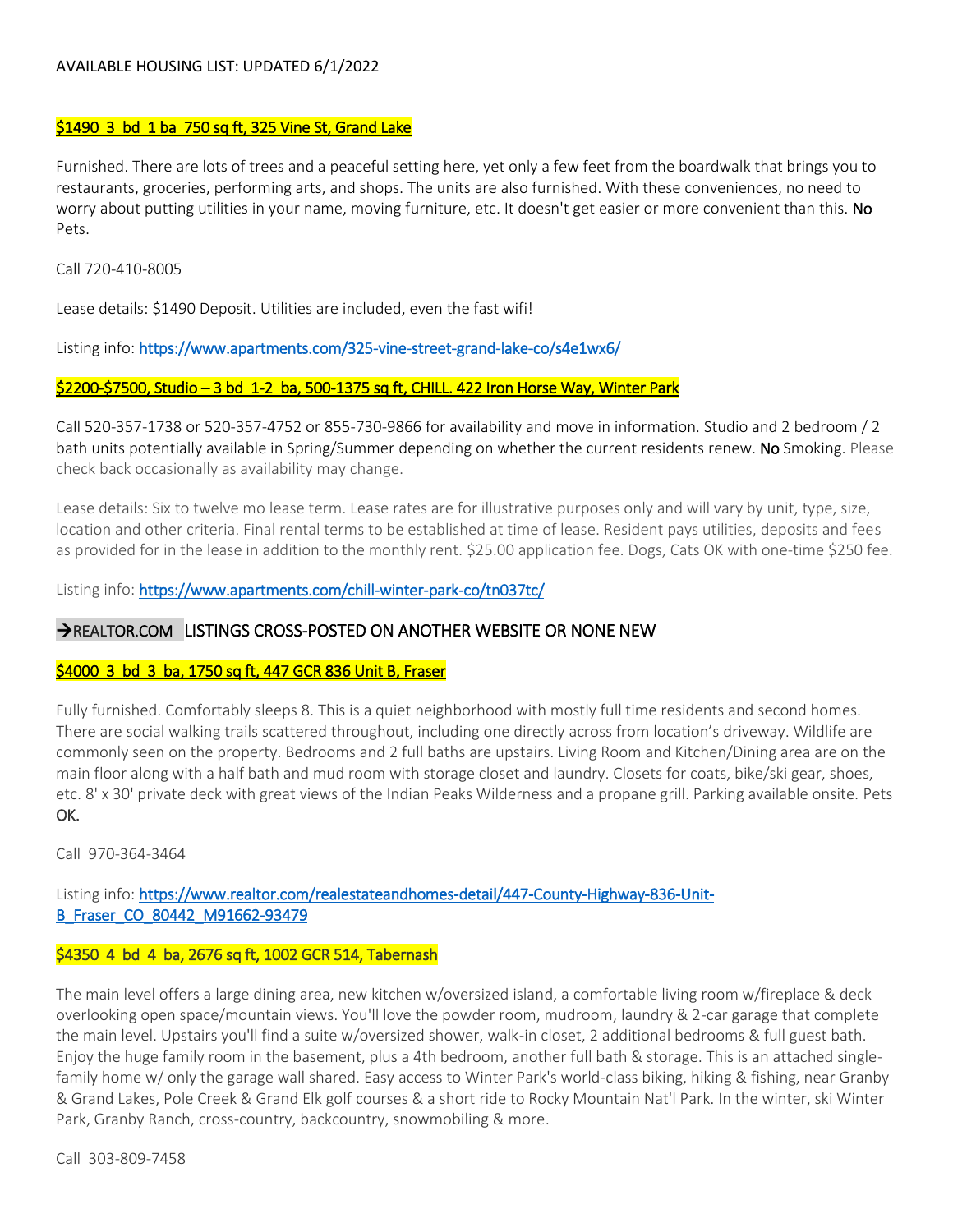Lease details: 18 mo. lease. Application, references & background check. Apply at TurboTenant: Property Id 902959

### Listing info: [https://www.realtor.com/realestateandhomes-detail/1002-County-Road-](https://www.realtor.com/realestateandhomes-detail/1002-County-Road-514_Tabernash_CO_80478_M96497-69977)[514\\_Tabernash\\_CO\\_80478\\_M96497-69977](https://www.realtor.com/realestateandhomes-detail/1002-County-Road-514_Tabernash_CO_80478_M96497-69977)

# $\rightarrow$  TRULIA.COM

#### \$1300 1 bd 1 ba, 600 sq ft, 405 Nevava St #1, Hot Sulphur Springs

Available June  $10^{th}$ , 2022. Fully furnished and very cozy. Fully stocked kitchen with all your cooking essentials; pots & pans, utensils, plates, silverware, glasses etc. Queen bed in bedroom. You'll love the remote feel of this location while being only 20 min to Kremmling and 15 min to Granby. There is a large yard with an outdoor sitting area, fire pit and BBQ grill. Offstreet parking. The Colorado river is just behind the home for fishing and hiking access. Lots of fun things to do in this area; hiking, biking, camping, fishing, exploring. No Smoking. No Pets.

Lease details: \$1300 deposit and 1st month's rent due up front. Month to month rental agreement. \$45 application fee, nonrefundable. Best suited for single occupancy or a co-habitating couple. Includes all utilities; water, sewer, electric, trash. Free high speed wi-fi with Roku TV in living area.

Listing info:<https://www.trulia.com/p/co/hot-sulphur-springs/405-nevava-st-1-hot-sulphur-springs-co-80451--2466657433>

#### \$1650 Studio 1 ba, 413 sq ft, 313 Winter Park Dr #C1013, Winter Park

Available June 5<sup>th</sup>, 2022. Fully furnished. Comfortable studio on the slopes between Winter Park and Mary Jane with full kitchen. Great walk out outdoor patio area. Resort has new hot tubs, swimming pool, gym and garage parking. Non-Smoking. No Pets.

Lease details: \$1650 deposit. All utilities are included. Heat, water, electric, cable TV and Internet.

Listing info:<https://www.trulia.com/p/co/winter-park/313-winter-park-dr-c1013-winter-park-co-80482--2073563127>

### \$2200 2 bd 2 ba, 1000 sq ft Condo, Winter Park

Downtown Winter Park just minutes from the ski slopes and walking distance to restaurants, creek, trails, and all the nature you are looking for. Full access to club house; pool, hot tub, game rooms, gym. 1 Dog allowed.

Lease details: Owner pays for most utilities except electricity.

Contact Snow Capped Property Management, 720-780-9540

Listing info:<https://www.trulia.com/p/co/winter-park/address-not-disclosed-winter-park-co-80482--2564923731>

#### WORKINGRAND.COM

#### \$2050 1 bd 1 ba, 815 sq ft, Granby Dairy Suites, 106 East Jasper Ave, Granby

Fully furnished, spacious apartment. Impeccably decorated and each room has a mountain/adventure theme.We used the finest craftsmanship to build the Granby Dairy Suites in Grand County. Finished in 2020, the apartments have a large kitchen, spacious full bathroom and full size washer and dryer. One parking spot and one storage unit included. No Smoking. No Pets.

Contact for Inquiries/Application via email: granbydairysuites@gmail.com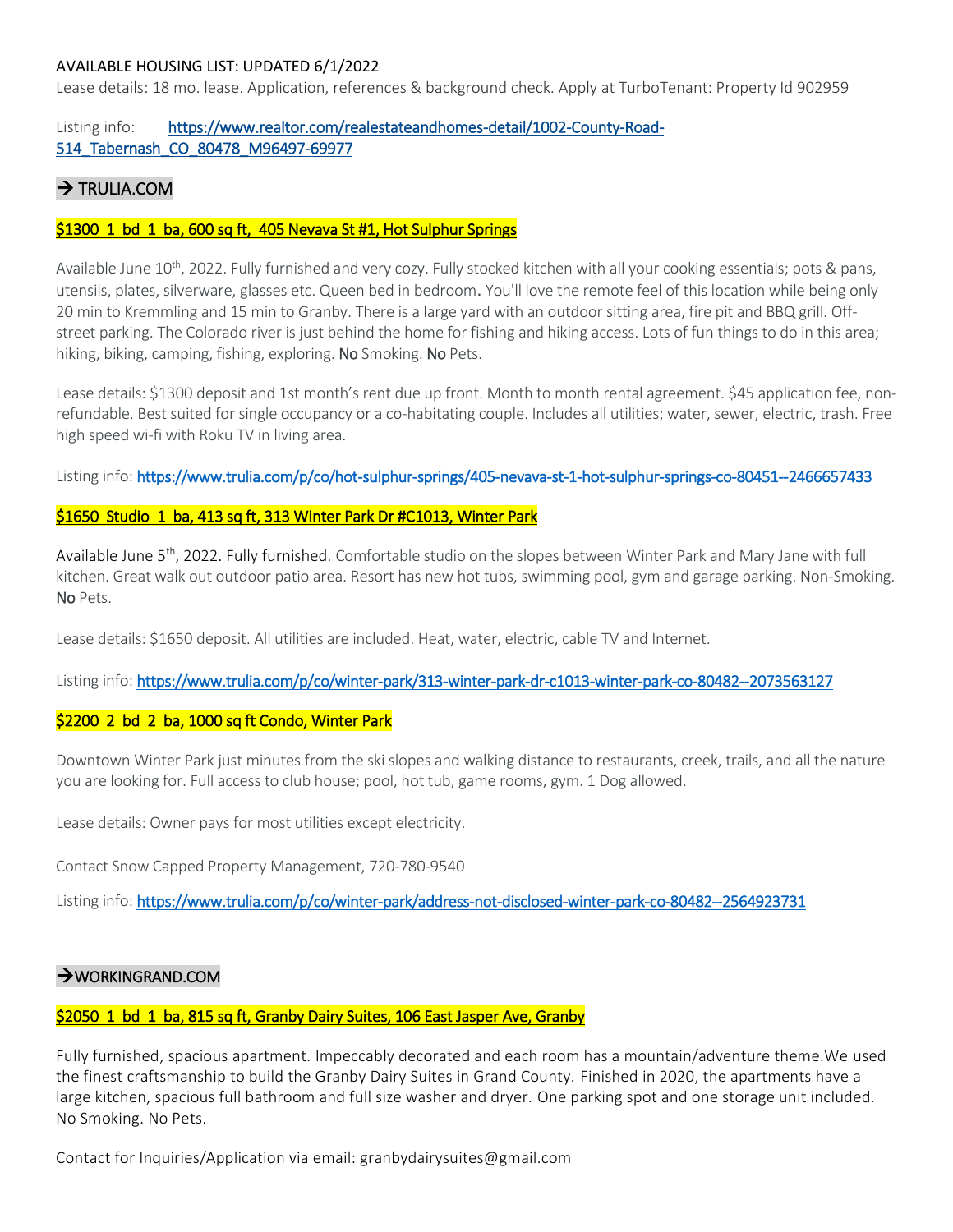Lease details: \$2000 deposit. One year lease.

Listing info[: https://www.workingrand.com/housing/granby-dairy-suites-2/](https://www.workingrand.com/housing/granby-dairy-suites-2/) 

#### \$3500 3 bd 2 ba, 1071 sq ft Granby Ranch Condo, 247 Lake Drive, Granby

Nicely updated and furnished, with beautiful mountain views & easy access to Granby Ranch from the Kicking Horse chair lift. 2 bedrooms on the main floor plus a loft bedroom upstairs. The loft bedroom currently has two sets of bunk beds, great for kids. Upgraded kitchen, new paint & furniture in the living room, & new windows. Exterior storage closet and laundry in the building. Pets allowed.

Posted by: hosead98 Email: [hosead98@aol.com](mailto:hosead98@aol.com)

Listing info[: https://www.workingrand.com/housing/updated-3br-2ba-condo-in-granby-ranch/](https://www.workingrand.com/housing/updated-3br-2ba-condo-in-granby-ranch/) 

#### 2, 3 & 4 bd 2 ba, 551 Summit Trail-Smith Creek Crossing, Granby

Spacious open-concept layouts that include upgraded designer accents and appliances. The playground and playscape area offers plenty to keep your youngsters entertained and gives them their very own space to enjoy with their friends in the neighborhood. Stay in your best shape and save on that gym membership with access to our fully equipped onsite fitness center. Hot tub. Open outdoor space that provides a BBQ grill and fire pit. Available parking. Pets allowed.

Contact us today for more details and to schedule a tour at 970-922-3384 or visit us online at [www.smithcreekcrossing.com](http://www.smithcreekcrossing.com/) 

Lease details: 12 month rental options available.

Listing info[: https://www.workingrand.com/housing/new-homes-for-sale-and-lease/](https://www.workingrand.com/housing/new-homes-for-sale-and-lease/)

#### → ZILLOW.COM

#### \$1400 Studio 1 ba, 250 sq ft, 62927 US Highway 40 #481, Granby

Fully furnished. Garden level suite, includes kitchenette. Full bathroom and access to all on site amenities - access to pool, gym, hot tubs, locker room. Paid laundry facility on site. Includes one off-street parking spot. Public transit picks up right outside of door. No Smoking. No Pets.

Posted by Krista Hedlund, 720-330-3757

Lease details: \$1000 deposit. All utilities included (electric, water, trash - dumpster in parking lot, internet).

Listing info: [https://www.zillow.com/homedetails/62927-Us-Highway-40-481-Granby-CO-80446/2066368619\\_zpid/](https://www.zillow.com/homedetails/62927-Us-Highway-40-481-Granby-CO-80446/2066368619_zpid/) 

#### $\rightarrow$  hotpads.com Listings cross-posted on another website or none new

## $\rightarrow$  skyhinews.com  $\,$  listings cross-posted on another website or none new  $\,$

For Facebook listings, you must be logged into your Facebook account to view complete information

 $\rightarrow$  GRAND COUNTY SALES AND COMMUNITY PAGE LISTINGS CROSS-POSTED ON ANOTHER WEBSITE OR NONE NEW

 $\rightarrow$  KREMMLING ONLINE GARAGE SALE LISTINGS CROSS-POSTED ON ANOTHER WEBSITE OR NONE NEW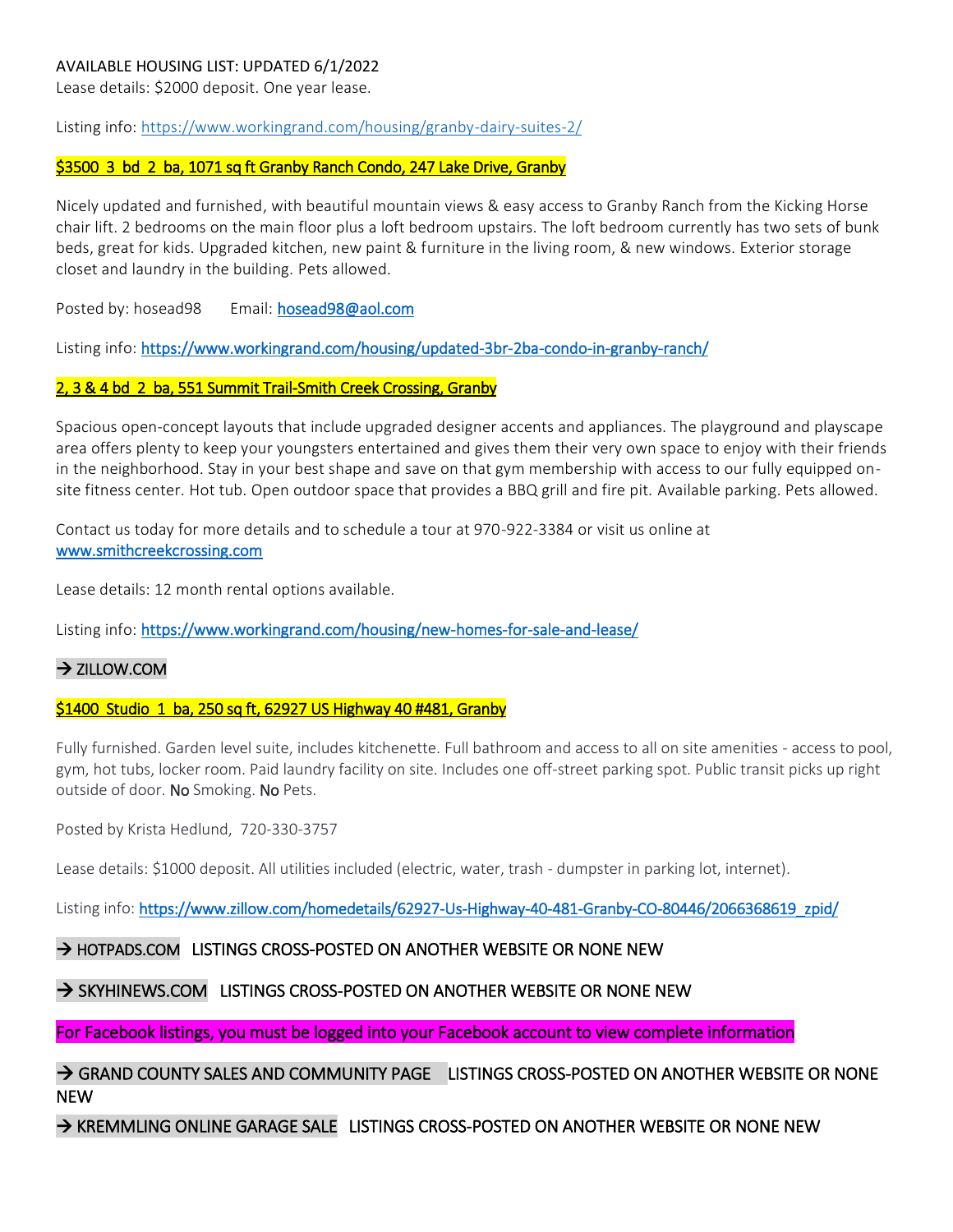## $\rightarrow$  ROOM/ROOMMATE LISTINGS

# \$1200 Private Master Room in 3 bd 2.5 ba, 1400 sq ft Townhome, 419 Norgren Rd, Fraser

Looking for one person to fill the master room (with private bathroom and walk-in closet). This house is three-story. The ground floor is a parking garage which allows two car tandem parking. EV charging. The second floor is the living room/ kitchen/powder room and the laundry room. There are three rooms on the third floor. The master room is about 12'\*10'(excluding the bathroom). The master room is furnished with TV and king-size bed/mattress. The living space is furnished with 65"curved TV, sofa, chairs, dining tables, coffee machine, etc. There is a washer and dryer in unit. Safeway and a shopping center with restaurants/coffee shop are walking distance. No Smoking. Dogs and cats OK.

Email: [d647e4aba0823aa4a602af8015ab9652@hous.craigslist.org](mailto:d647e4aba0823aa4a602af8015ab9652@hous.craigslist.org) 

Listing info:<https://rockies.craigslist.org/roo/d/fraser-private-masterroom-in-fraser/7490283544.html>

# \$750 1 bd Shared ba, Kremmling

Available July 1<sup>st</sup>, 2022. A few blocks from the Kum N Go. The room has some furnishings and common areas have furniture. Large fenced in backyard, W/D. Room for parking in the driveway and in front of the house. We have lots of pets here already so it would have to be the right fit for you to bring your animal (must get along with other animals at the property, requires additional deposit, depends on size).

Email: [eb805094fe36381d889d9126338cba3d@hous.craigslist.org](mailto:eb805094fe36381d889d9126338cba3d@hous.craigslist.org) Please reach out for more details.

Lease details: All utilities included. First month's rent and deposit equal to one month due upfront. 6 month/1 year lease; open to negotiate lease if under the right circumstances.

Listing info:<https://rockies.craigslist.org/roo/d/kremmling-bedroom-kremmling/7487680260.html>

# \$700 Room in 3 bd 1 ba Fox Run Apartment, Fraser

Had a roommate lined up that accepted a job in Breck. Washer and dryer included, gas range stove top, private hot tub out back. No Pets, we already have a large dog.

Posted by James Hudson

Lease details: Begins June 1 and is a year long.

Listing info:

[https://www.facebook.com/groups/337701572980459/permalink/5055634381187131/?sale\\_post\\_id=5055634381187131](https://www.facebook.com/groups/337701572980459/permalink/5055634381187131/?sale_post_id=5055634381187131) 

# \$600 Room in 3 bd 2 ba Apartment, Granby

Seeking one CLEAN roommate to be a part of our floor level apartment. We share a communal space and often take turns making dinner together and are hoping to find someone that would like to join our team! 420 friendly. no pets because i already have a dog. Washer and dryer. Dishwasher, garbage disposal. Room does have a twin bed and dresser if needed, if not we will get rid of it. No Pets because I already have a dog.

Posted by Alaina Stark, PM me if you are interested.

Lease details: Rent just under \$600/mo and utilities run around \$100.

Listing info:

[https://www.facebook.com/groups/337701572980459/permalink/4995232730560630/?sale\\_post\\_id=4995232730560630](https://www.facebook.com/groups/337701572980459/permalink/4995232730560630/?sale_post_id=4995232730560630)